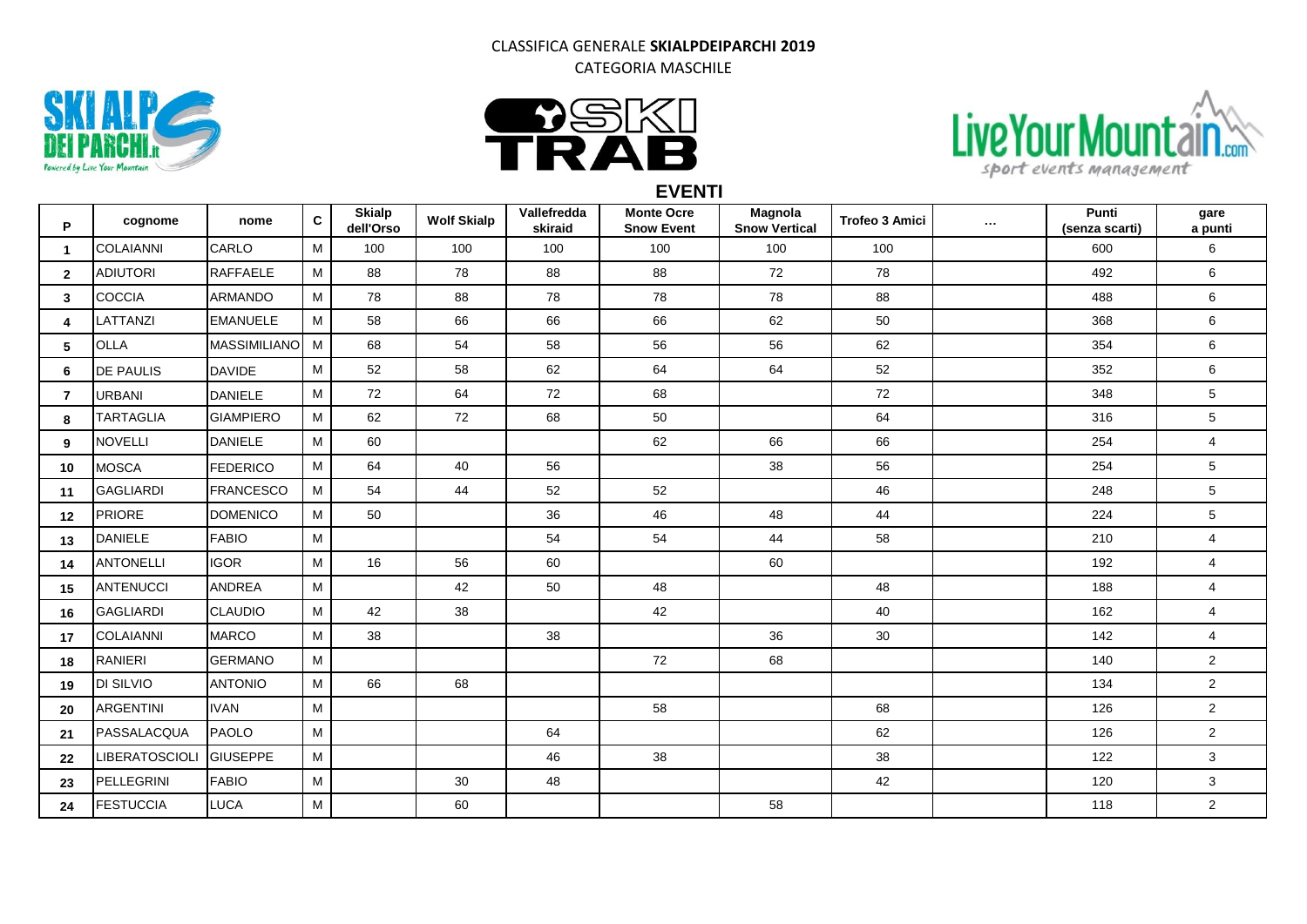## CLASSIFICA GENERALE **SKIALPDEIPARCHI 2019**

CATEGORIA MASCHILE

| 25 | <b>NOVARIA</b>   | ALESSANDRO         | M |    | 48 |    | 60 |    |    | 108 | $\overline{2}$ |
|----|------------------|--------------------|---|----|----|----|----|----|----|-----|----------------|
| 26 | <b>ALOISI</b>    | <b>RICCARDO</b>    | M |    | 32 | 42 |    |    | 32 | 106 | 3              |
| 27 | <b>MOSCA</b>     | <b>FABIO</b>       | M |    |    |    |    | 50 | 54 | 104 | $\overline{2}$ |
| 28 | <b>GRAZIANI</b>  | <b>FRANCESCO</b>   | M |    | 26 |    | 34 | 18 | 26 | 104 | 4              |
| 29 | <b>DI SANTE</b>  | <b>LINO</b>        | M |    | 52 |    |    | 46 |    | 98  | $\mathbf 2$    |
| 30 | <b>DANIELE</b>   | <b>MARCO</b>       | М |    |    |    |    | 88 |    | 88  | $\mathbf{1}$   |
| 31 | <b>D'AMARIO</b>  | <b>EDMONDO</b>     | M |    | 28 | 44 |    | 14 |    | 86  | 3              |
| 32 | <b>BIGIONI</b>   | <b>GIUSEPPE</b>    | M | 56 |    |    | 28 |    |    | 84  | $\overline{2}$ |
| 33 | <b>VITALE</b>    | <b>PATRIZIO</b>    | М |    |    |    |    | 34 | 36 | 70  | $\overline{2}$ |
| 34 | PECCE            | <b>ANTONIO</b>     | M |    |    |    | 36 | 32 |    | 68  | $\overline{2}$ |
| 35 | PARTIPILO        | <b>VITO</b>        | M | 36 |    |    |    |    | 28 | 64  | $\overline{2}$ |
| 36 | <b>CAMPANA</b>   | ANGELO             | M |    | 62 |    |    |    |    | 62  | $\mathbf{1}$   |
| 37 | <b>GRAGNOLI</b>  | <b>FAUSTO</b>      | M |    |    |    | 30 |    | 24 | 54  | $\overline{2}$ |
| 38 | <b>PAOLETTI</b>  | <b>FLAVIO</b>      | M |    |    |    |    | 54 |    | 54  | $\mathbf{1}$   |
| 39 | <b>BIORDI</b>    | <b>RENZO</b>       | M |    |    |    |    | 52 |    | 52  | $\overline{1}$ |
| 40 | SCIUTTO          | <b>ITALO</b>       | M |    | 50 |    |    |    |    | 50  | $\mathbf{1}$   |
| 41 | <b>DI SANTE</b>  | <b>DONATELLO</b>   | M | 48 |    |    |    |    |    | 48  | $\mathbf{1}$   |
| 42 | <b>BUONO</b>     | <b>FRANCESCO</b>   | М |    | 46 |    |    |    |    | 46  | $\mathbf{1}$   |
| 43 | CHIARANZELLI     | <b>MARCO</b>       | М | 46 |    |    |    |    |    | 46  | $\overline{1}$ |
| 44 | <b>DE PAULIS</b> | <b>ENEA</b>        | M |    |    |    | 44 |    |    | 44  | $\mathbf{1}$   |
| 45 | SALTARELLI       | <b>ANNINO</b>      | M | 44 |    |    |    |    |    | 44  | $\mathbf{1}$   |
| 46 | OLLA             | <b>PIERGIORGIO</b> | M |    |    |    |    | 42 |    | 42  | $\mathbf{1}$   |
| 47 | MAZZULLA         | ANDREA             | М | 18 | 24 |    |    |    |    | 42  | $\overline{2}$ |
| 48 | <b>TASCIONE</b>  | <b>MARCO</b>       | M |    |    |    |    | 40 |    | 40  | $\mathbf{1}$   |
| 49 | <b>MASCIERI</b>  | <b>ETTORE</b>      | M |    |    |    | 40 |    |    | 40  | $\mathbf{1}$   |
| 50 | PETROZZI         | <b>EMANUELE</b>    | М |    |    | 40 |    |    |    | 40  | $\mathbf{1}$   |
| 51 | SELLI            | <b>GIANLUCA</b>    | M | 40 |    |    |    |    |    | 40  | $\mathbf{1}$   |
| 52 | <b>DI PADOVA</b> | <b>GIUSEPPE</b>    | М |    | 36 |    |    |    |    | 36  | $\mathbf{1}$   |
| 53 | CHIARANZELLI     | ANDREA             | М |    |    |    |    |    | 34 | 34  | $\mathbf{1}$   |
| 54 | VELLANTE         | <b>PIERO</b>       | M |    |    | 34 |    |    |    | 34  | $\mathbf{1}$   |
| 55 | ZAPPA            | <b>ANTONIO</b>     | М |    | 34 |    |    |    |    | 34  | $\mathbf{1}$   |